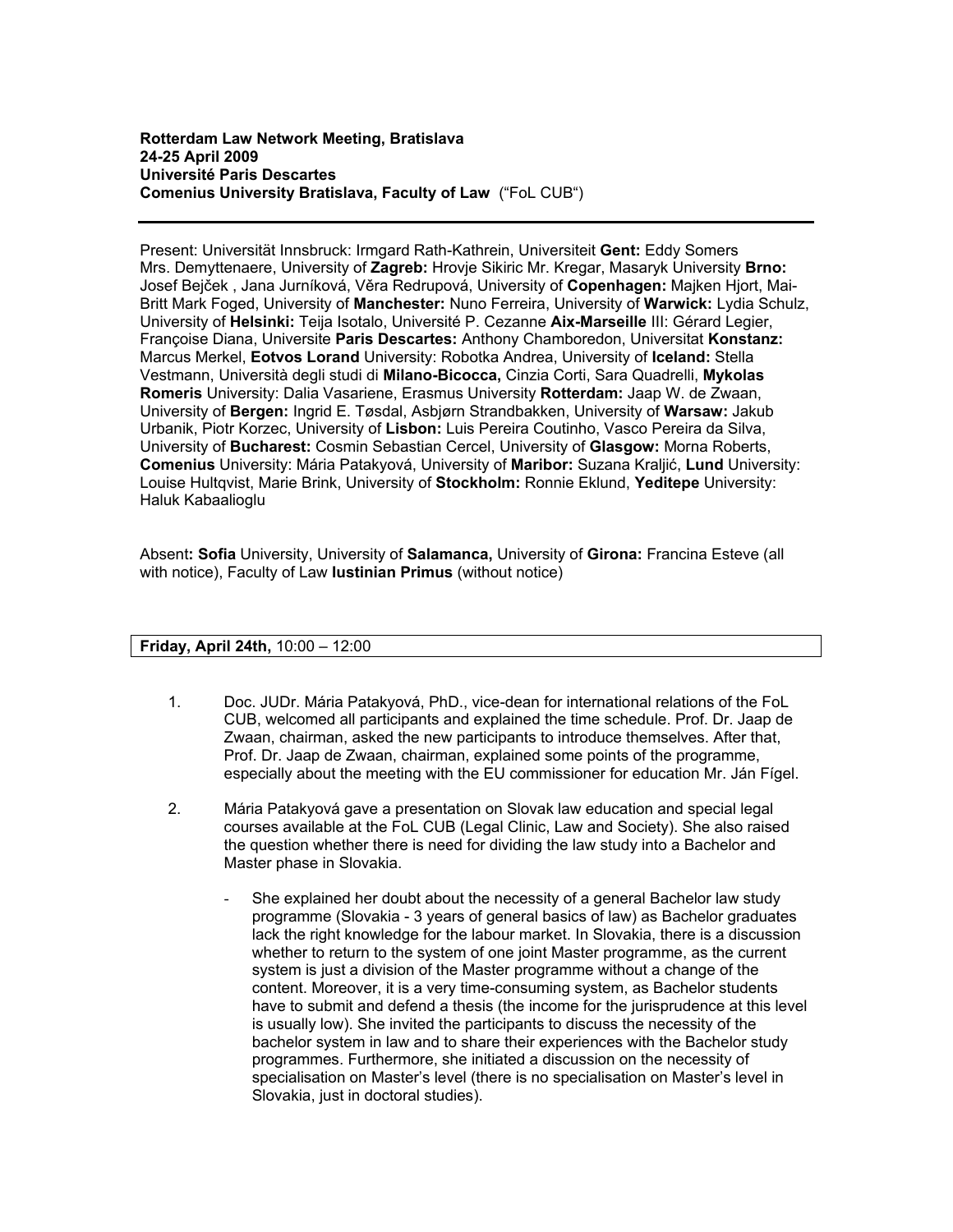- 3. The participants explained their Bachelor/Master study programmes and discussed the Bologna education system with special focus on the Bachelor degree. From the discussion it appeared that:
	- Even after implementation of the Bologna system, there are substantial differences among the legal education systems within European countries. The systems vary from combined Bachelor programme's (Austria: Bachelor programme in Law and Economics, 4 year Magister study) to specialised Bachelor legal education (Czech Republic/Brno: Bachelor for public administration no general Bachelor for law) to a general Bachelor programme ( Slovakia or France, however, here a Bachelor degree is not sufficient to get access to the judicial profession. Finally, in other countries, a Bachelor degree is sufficient to get access to the judicial profession (Portugal).
	- There are various views on whether our programmes should reflect the needs of the market when preparing the Bachelor legal studies (from Norway's view there is no need to care about the market to the Czech special Bachelor programme for public administration based on the market request in Brno).
	- There are differences also in specialisation of students (in Slovakia, no specialisation within the Bachelor or Master level, just on doctoral level, in Lithuania, there is a specialisation in Master study programme).
	- Representatives of Belgium and Denmark pointed out that for their countries, in order to have access to the judicial profession, (e.g. attorney, judges), both – the Bachelor and the Master degree must be achieved. This is not a requirement in other countries (e.g. France).
	- Representative of Poland suggested exchange of doctoral students
	- Representative of France joined the doubts of Maria Patakyová regarding the necessity of a Bachelor programme for legal education, as a graduated Bachelor student cannot perform the profession of a lawyer, therefore, the degree is useless in practise and, therefore, most students continue with an LL.M. programme.
- 4. Jaap de Zwaan presented the Rotterdam Law Network website and briefly introduced it.

# **Friday, April 24th, from 13:30**

Chairman: prof. Jaap W. de Zwaan

#### **1. Student Exchanges**

Jaap de Zwaan informed participants of the meeting that according to the information they had provided before the meeting, many student exchanges happen outside the RLN. One of the reasons may be that students choose further destinations for their studies, or that the faculties from the network do not provide enough courses in foreign languages.

Marko Baretić (Zagreb) pointed out that there is a mistake in the information list – the list says that at University of Zagreb, Faculty of law, are no courses taught in English, but they do have 17 English courses. Also, he said, Croatia is not participating in LLP/Erasmus programme, but the faculty signed the Erasmus Charter this year.

Jakub Urbanik (Warsaw) said that the situation at that point is getting better. They do not have problem with English courses, as they offer 51 courses. Problem might be that students also choose based on quality of those courses and the methods of teaching.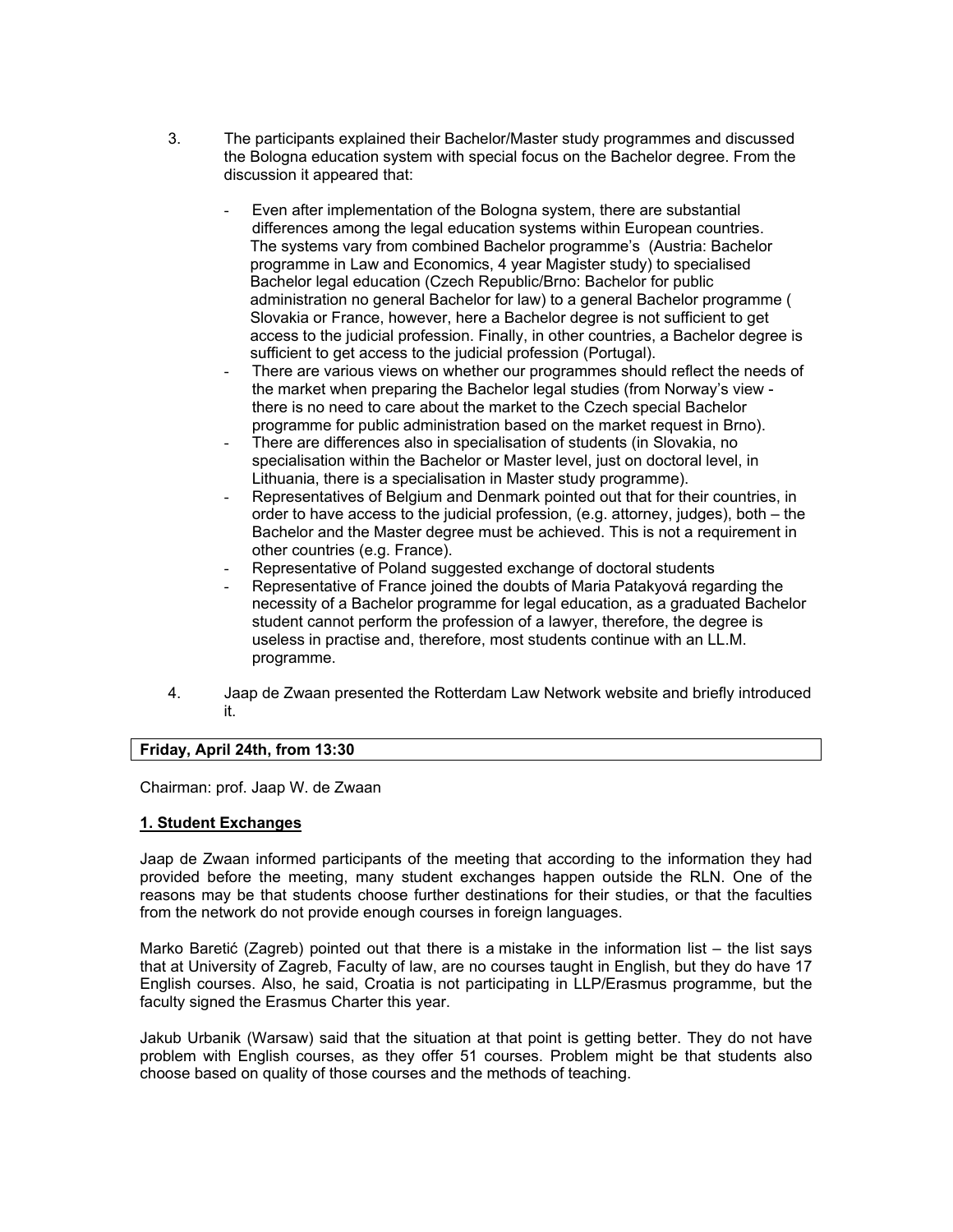To have correct information, Jaap de Zwaan suggested that each university should provide a weblink with course information so that this can be put on our website. The participants approved this idea.

According to information from Haluk Kabaalioglu (Yeditepe), all courses at the university are taught in English; only basic Turkish law courses are in Turkish.

Vasco Pereira da Silva (Lisbon) agreed with Jakub Urbanik, that for students the content and quality of courses are important to make the decision on where to study abroad. Interesting might be to offer comparative law courses. Marko Baretić (Zagreb) also pointed out that some students also have to pass compulsory courses at their home faculty and together with courses abroad it is too much.

At this point Jaap de Zwaan brought in the suggestion from last year's meeting – the idea of mandatory exchanges for students at some level of their studies. Majken Hjort (Copenhagen) thinks that students cannot be forced to take part in an Exchange programme. Interesting idea came from Teija Isotalo (Helsinki); they are preparing a law according to which students will have to take some courses in a foreign language.

## **2. Teaching staff mobility**

The next point discussed was the teaching staff mobility. Jaap de Zwaan sees problem in the fact that always the same people are taking part in teaching staff mobility.

Josef Bejček (Brno) thinks that young teachers should go abroad, get the experience from another faculties and when coming back they could prepare courses in foreign languages at their home faculty. In Czech Republic, and also in Slovakia, teachers have to go abroad to accomplish the procedure of habilitation.

At Yeditepe University a list of subjects in English is available on the website.

Jaap de Zwaan asked if there are any suggestions for development and improvement at the field of teaching staff exchanges. Majken Hjort (Copenhagen) has the experience that hosting staff is difficult. Teija Isotalo (Helsinki) – information about week available for staff exchange. Jakub Urbanik (Warsaw) – the Central Level is organizing a week in June.

#### **3. Cooperation between universities within the network**

Jaap de Zwaan asked the participants about whether they have any double/joint degree programmes with partners from the Rotterdam Law Network. Universiteit Gent has a cooperation with Mykolas Romeris University, Vilnius, Lithuania: they have a 2 year common programme – students spend some time in Vilnius, some in Gent and the last semester they are preparing their thesis. The problem is that in Belgium, they are reluctant to allow access to the bar to foreign students.

Erasmus Universiteit Rotterdam has a joint degree programme with 12 universities, not only from RLN, within the Erasmus Mundus programme European Master in Law and Economics.

Ronnie Eklund (Stockholm) admitted they used to have common programmes, but since they are very expensive, for now they have break.

University of Lisbon has also two types of common/joint programmes: on LLP/Erasmus level and with other universities from all over the world, e.g. China (Shanghai), Brazil.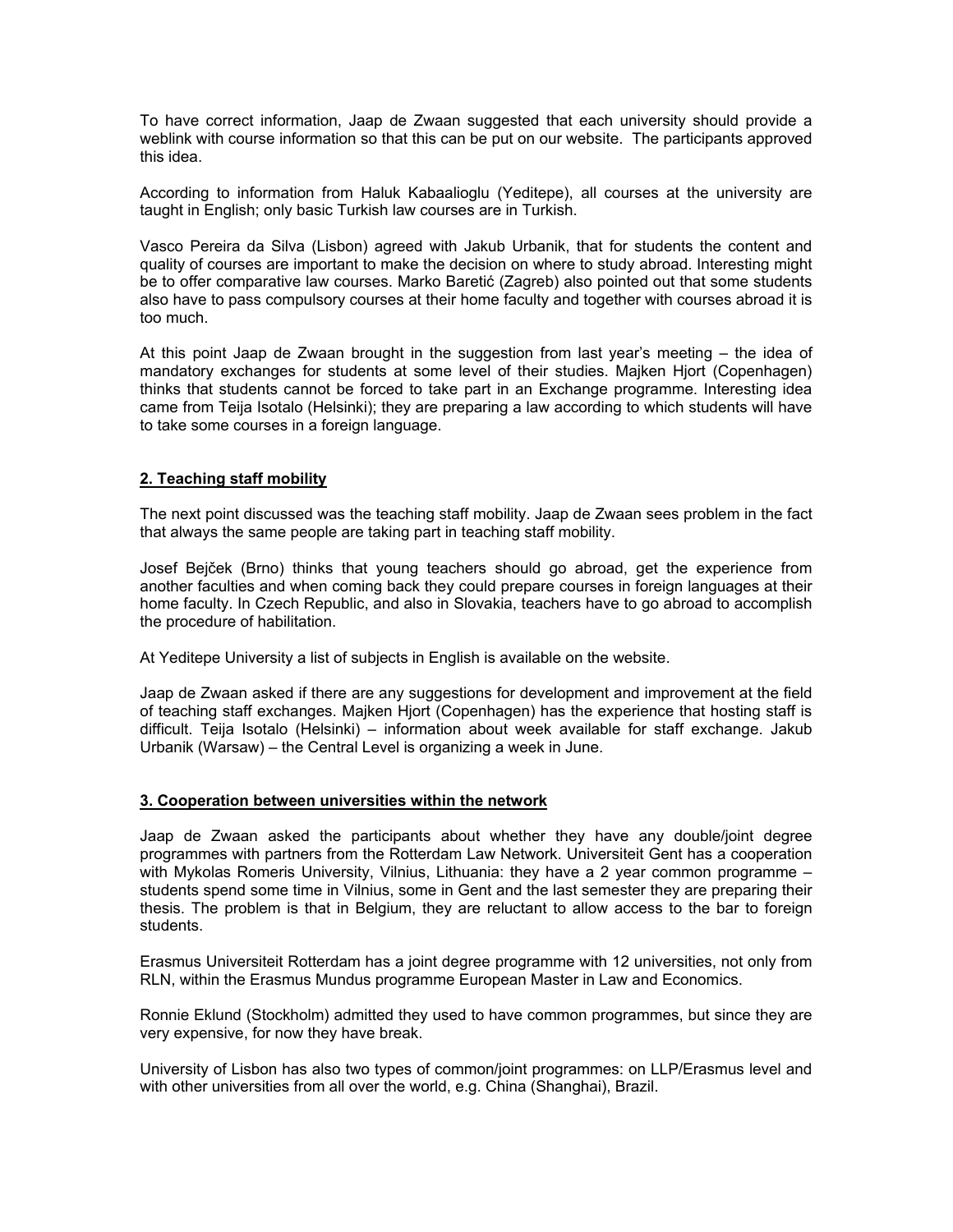Jaap de Zwaan mentioned the principle of neutral recognition – a country has to recognize the diploma from whatever faculty but the state authority may ask additional requirements in order to get access the bar.

Then the participants were split up in groups and discussed the mentioned issues for an hour.

After this conclusions and suggestions of their discussion where shared with all participants.

Group 1 – Anthony Chamboredon: the conclusion they came to is that they have a skeptical view towards double degrees. Although it is impressive for students and recruitment to have 2 diplomas, recognition of double degree diplomas is usually impossible by both states and therefore useless. According to Josef Bějček (Brno) a double degree diploma envisions something that does not exist – i.e. a student did not complete two study programmes. The perception of a diploma is that a diploma is issued to the person who has completed university education. A double degree diploma then means that the person has completed 2 full time study programmes (at two universities) and this is not true. The suggestion is not to issue second diploma from a foreign university, but to add a transcript of records to the diploma from the home institution.

Group 2 – Jakub Urbanik: the group tried to define existing obstacles for issuing double degree diplomas – there are legal obstacles and practical obstacles. Practical obstacles come from universities and also legal corporations; bars are reluctant to recognize double degree diplomas. According to Majken Hjort (Copenhagen) it is impossible to get a double degree diploma in Denmark.

Group 3 – Nuno Ferreira: they also discussed obstacles for issuing double degree diplomas, and access to the legal professions and bars with a double degree diploma. The problem is that many institutions provide the same programme. Maybe it would be better to cooperate at PhD. level, which is more flexible.

Group 4 – Asbjorn Strandbakken: their discussion focused on how to develop good programmes – the most important is content of the programme. A good idea is to collect data about student expectations, to share experiences via the new RLN website and to offer specialized master programmes. The solution to double degree problems might be to issue double degree diplomas only in international or European, but not national, subjects.

Group 5 – Haluk Kabaalioglu: – their group discussed all mentioned topics and came to similar conclusions.

#### **4. Visit of Commissioner Ján Fígeľ at RLN Annual Meeting**

After this discussion, the participants of RLN Annual Meeting welcomed **Mr. Ján Fígeľ, Member of the European Commission responsible for Education, Training, Culture and Youth at the meeting.** Mária Patakyova (Bratislava) welcomed the Commissioner at the meeting and chairman Jaap de Zwaan introduced the Rotterdam Law Network and its goals to the Commissioner. Mr. Fígeľ thanked us for the invitation.

Commissioner Fígeľ spoke about the role of education and knowledge at present time. According to him people are now focusing more on immaterial phenomena like education, citizenship, more than to material, what is pleasing. He also pointed to the importance of law in society and encouraged members of RLN to continue in good work. The Commissioner said that the Commission is focusing on problem of employability of graduates in Europe. The problem is caused by the content of education, recognition of diplomas and quality of teaching. He mentioned that Europe will lack more than 1 million teachers in 5 years.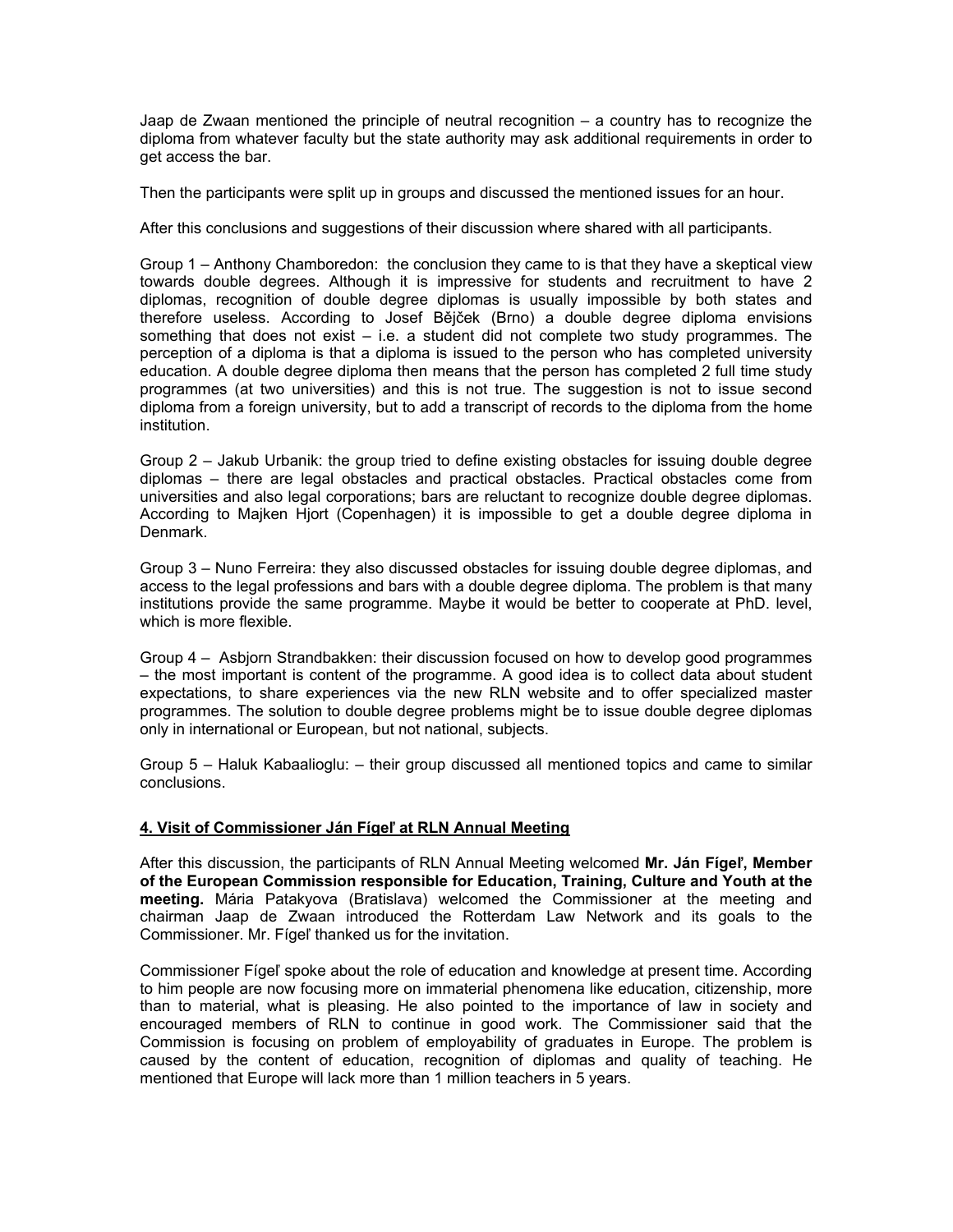European Commission is also concerned about LLP/Erasmus programme and wants to improve the quality of programme. The Commissioner suggested having student mobility become part of curricula of university students and persuade students that mobility is beneficiary for them. Recently, the Commission is working on a Green Paper on Learning Mobility, which should be done and published in June 2009. The Paper will be opened for response from the public. Mr. Fígeľ asked the RLN members if they are willing to cooperate with the Commission on the mobility programmes by commenting on the Green Paper and bringing valuable suggestions from the practice. He would appreciate the cooperation because the Commission needs more information from people who deal with these issues every day. The Commissioner also denied the rumor that the Commission will reduce the amount of money for Erasmus programme. The Commission is very supportive to education and wants to increase the sum of money for Erasmus programmes to enable more students to take part in mobility.

After the Commissioner´s speech, a short discussion took place and Jaap de Zwaan thanked Mr. Figeľ for coming and bringing actual information about the EC plans for education.

Jaap de Zwaan closed the first day of meeting.

#### **Saturday, April 25th**

Jaap de Zwaan welcomed all participants at the second day of the annual meeting and resumed Friday´s meeting. He announced topics for Saturday's session, which were: cooperation of RLN participants at PhD. level, enlargement/reduction of the network, miscellaneous and the 2010 annual meeting.

## **1. Cooperation of RLN participants at PhD. level**

It was agreed by the participants that members of network should cooperate not only at bachelors and master's degree level, but their attention should also be turned to PhD. studies, because PhD. students are also eligible for LLP/Erasmus programme. Most of the attention focused on a double degree in PhD. studies. Jaap de Zwaan asked participants to share their experience in such cooperation, if there is any.

Gérard Legier (Aix-Marseille) pointed to an existing double degree programme in PhD. studies at their university. The University has a special cooperation with Mykolas Romeris University, Lithuania. PhD. students from both universities spend some time at both universities and work on their dissertation thesis, which is usually oriented to comparative research, European or international law. After completing studies, students get two diplomas – one from Université P. Cezanne Aix-Marseille III and one from Mykolas Romeris University. Problems they are facing are connected to finance and burocracy.

Majken Hjort (Copenhagen ) finds PhD. Exchange a little bit odd, because she assumes that all PhD. students have taken part in exchange programme during their bachelor or master studies.

Alberto Maffi (Milano) said they have experience in a double degree at PhD. level. Their faculty has cooperated with 3 other faculties. Students were working on thesis called "History of Greek and Roman Law" and spent part of their studies at each of the participating faculties doing research related to the topic. Result was 4 PhD. diplomas. This experience was considered as very unusual by the rest of RLN working group.

Asbjorn Strandbakken (Bergen) admitted they do not have double degree PhD. programmes at the moment, but one of the other faculties in their university are engaged in such programme and they are facing a lot of practical problems.

Eddy Somers (Gent) has a positive experience with a double PhD programme with an Italian university in Torino. They are not facing serious problems; the cooperation is very good. According to their cooperation agreement, students have two supervisors, one in Gent and one in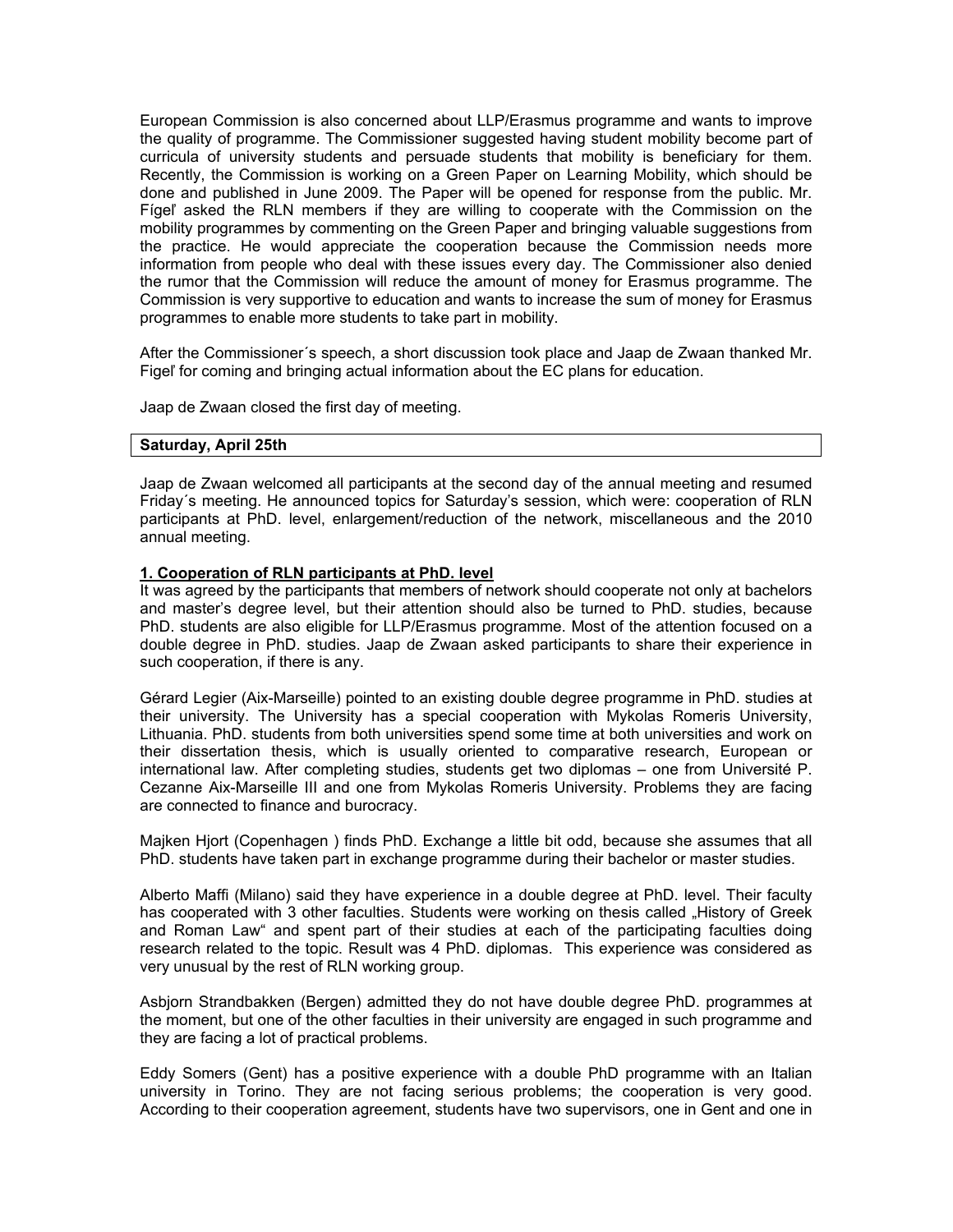Torino. Their dissertation should be of a comparative nature and written in English. Students are not obliged to take part in mobility to Torino.

When some of the RLN participants objected that double degree seems as ...2 for the price of 1<sup>"</sup> Mr. Jakub Urbanik (Warsaw) hinted to the existence of nostrification procedure for degree recognition which may involve special exams to check abilities of students. His faculty has experience with a double degree programme with San Marino and the problem they have to deal with is financing PhD. studies abroad.

Vasco Pereira da Silva (Lisbon) pointed that for double degrees 4 systems in PhD. Education exist:

1. traditional – students study only at their home faculty, do not go abroad, get one diploma

2. system based on cooperation between faculties at PhD. level, where students do go abroad for part of their studies, but do get only one diploma from home faculty

3. double degree system - students spend part of their studies abroad and get two diplomas – one from the home faculty and one from the university abroad

4. system of joint degree

Jaap de Zwaan concluded this section as very useful and suggested this topic should be discussed in more detail on next year meeting.

#### **2. Enlargement/reduction of network**

Jaap de Zwaan opened the question of enlargment of Rotterdam Law Network with the suggestion to try to bring to the network 3rd university from United Kingdom, Estonia and Latvia. Paris suggested (as last year) ot add an Irish University to the network. Jaap de Zwaan also suggested to try and add a Greek university to the network once more, because the National and [Kapodistrian University of Athens](http://en.wikipedia.org/wiki/University_of_Athens) was expelled from the network as a result of not taking part at the meetings.

To this suggestion, Haluk Kabaalioglu (Yeditepe) suggested cooperation with University of Thesaloniki.

Majken Hjort (Copenhagen) said they had problems with Greek students because their English is usually not very good. On the other hand, Universität Innsbruck has a good experience. As to this point Jaap de Zwaan observed that some language requirements are necessary for students going abroad. He also mentioned that it might be difficult to find an Irish partner for the network. Irish universities are reluctant to join the network because they have small universities and they are a small country and they might have problems to accept a lot of foreign students. This is the reason they prefer bilateral agreements to taking part in a big network such as the RLN. Jaap de Zwaan agreed with Anthony Chamboredon (Paris) that Mr. Chamboredon will try to contact Trinity College Dublin with proposal to join the network.

As to the participation of Estonia and Latvia in the network, Teija Isotalo (Helsinki) said they have bilateral agreements with universities from those countries and their students are not very interested in spending part of their studies in those countries. Asbjorn Strandbakken (Bergen) said they have started cooperation with those countries also based on bilateral agreements.

Majken Hjort (Copenhagen) also suggested adding Malta to the network, because they have a bilateral agreement, which works pretty well. Jaap de Zwaan agreed to contact them and also raised the question of Cyprus taking part in network. Nuno Ferreira (Manchester) added he tried to have a look at Faculty of law in Nicosia, Greek part, but it offers very limited courses in English. Participation of Cyprus in RLN was by members of workgroup considered not a relevant question